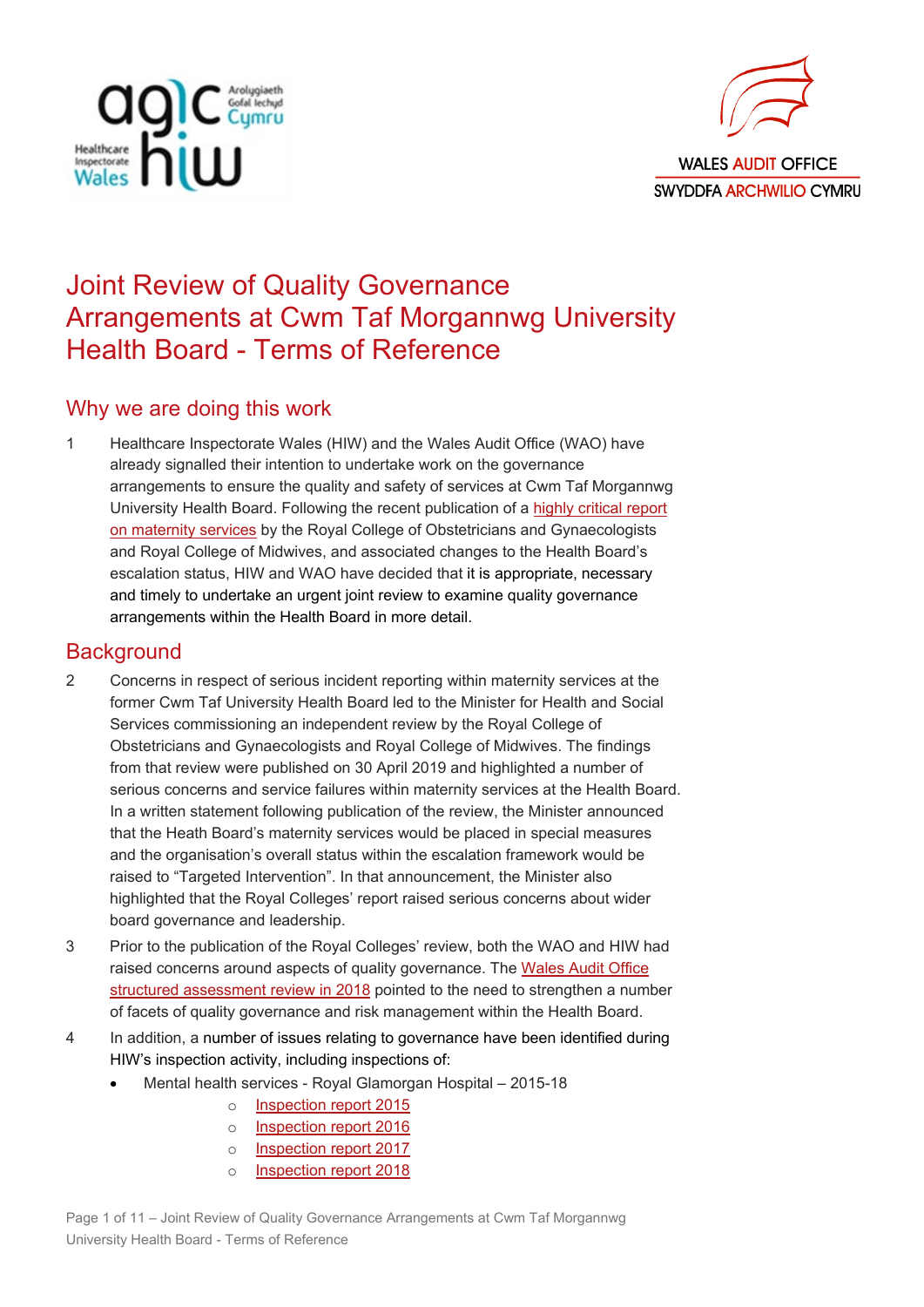- o [Inspection follow-up report 2018](https://hiw.org.uk/sites/default/files/2019-06/180917royalglamorganen.pdf)
- Acute medical wards [12 and 19 Royal Glamorgan Hospital March 2018](https://hiw.org.uk/sites/default/files/2019-06/180614royalglamorganen.pdf)
- Surgical [services Royal Glamorgan Hospital September 2018](https://hiw.org.uk/sites/default/files/2019-06/181228royalglamorgansurgicalen.pdf)
- [Maternity services Royal Glamorgan Hospital October 2018](https://hiw.org.uk/sites/default/files/2019-06/210119royalglamorganmaternityen.pdf)
- [Radiology department, focusing of the use of ionising radiation Prince](https://hiw.org.uk/sites/default/files/2019-06/130319princecharlesirmeren.pdf)  [Charles Hospital – December 2018](https://hiw.org.uk/sites/default/files/2019-06/130319princecharlesirmeren.pdf)
- 5 It is important to recognise that the Royal Colleges' findings on maternity services relate to the former Cwm Taf University Health Board and not to services in Bridgend, which transferred to the Health Board as part of a boundary change on the 1st April 2019. However, the Health Board is aware of the importance of ensuring that any wider improvements that it makes to its quality governance arrangements are applied to the Bridgend services for which it now has responsibility.

### Scope of work

- 6 The joint review will seek to address the following overall question: Do Cwm Taf Morgannwg University Health Board's governance arrangements support delivery of high quality, safe and effective services? In looking to answer this question we will consider the following key lines of enquiry:
	- Is the quality and safety of services understood at an operational level, with concerns adequately acted upon?
	- Is the quality and safety of services understood at the corporate level, with concerns adequately acted upon?
	- Does the organisation promote an open, listening and learning culture to support the delivery of high quality, safe and effective services?
- 7 To test these arrangements, our fieldwork will include a review of the quality governance arrangements within the surgical services directorate, from ward to board, focusing on the Prince Charles Hospital and Royal Glamorgan Hospital sites. The work will also include consideration of governance processes for managing and learning from concerns and incidents.
- 8 Recognising the recent Bridgend boundary change on 1 April 2019, the review will also consider the transition arrangements for quality, risk and assurance at the Princess of Wales Hospital.
- 9 During the course of our review, should we identify any issues around quality governance that have wider relevance to NHS Wales, we will consider how best to report and escalate these.
- 10 The joint review team will ensure that its work is appropriately co-ordinated with other interventions and external review underway at the Health Board, most notably the work being carried out by the Independent Maternity Services Oversight Panel, the Delivery Unit, David Jenkins, and the independent review into the commissioning and publishing of the consultant midwife report.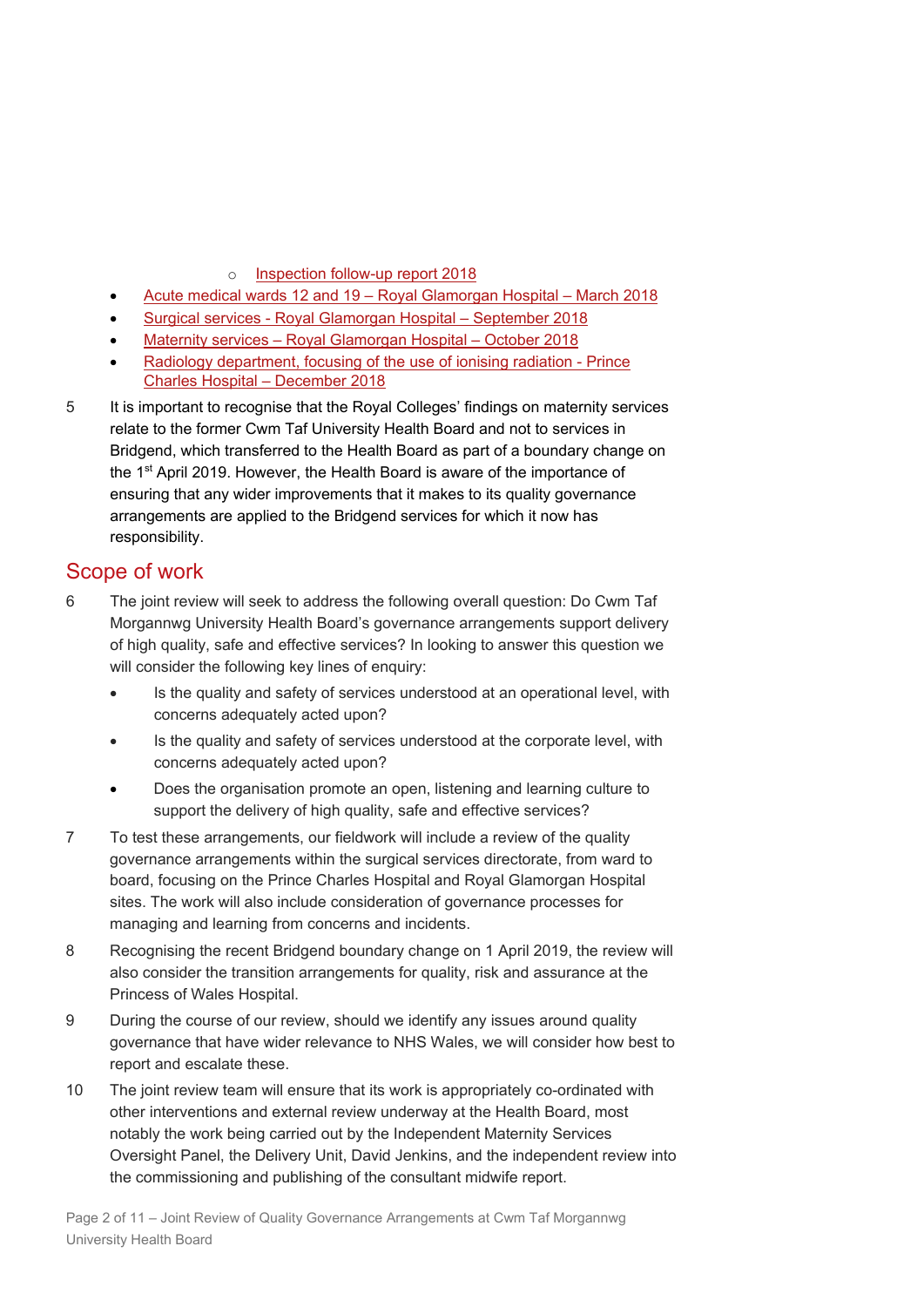11 The joint review will also draw upon the findings of other relevant audit and inspection work undertaken by the WAO and HIW at the Health Board.

### Review approach

12 The following table sets out the evidence sources the review will seek to draw on:

| <b>Methodology</b>                 | <b>Activity</b>                                                                                                                                                                                                                                                                                       |
|------------------------------------|-------------------------------------------------------------------------------------------------------------------------------------------------------------------------------------------------------------------------------------------------------------------------------------------------------|
| Interviews with Health Board staff | We will arrange interviews with health board staff,<br>covering a range of corporate and operational<br>responsibilities.                                                                                                                                                                             |
| Observations                       | We will aim to observe relevant operational<br>meetings within the Health Board, including at<br>directorate / speciality level. We will also draw on<br>observations at relevant Board and committee<br>meetings within the review period as appropriate.                                            |
|                                    | We will also visit wards/areas within the surgical<br>services directorate to observe those<br>environments and provide an opportunity for staff<br>to speak to the review team (see drop in session<br>below).                                                                                       |
| Drop in sessions                   | Linked to the visits to wards / clinical areas we will<br>look to hold informal drop in sessions with<br>operational staff within the surgical services<br>directorate. We will aim to set up two drop in<br>sessions at each of the two hospitals (Prince<br>Charles and Royal Glamorgan Hospitals). |
| Document review                    | Supporting documentation will be requested to<br>provide evidence against our lines of enquiry.                                                                                                                                                                                                       |
| Staff survey                       | We will be asking staff within the surgical services<br>directorate to complete an online survey to help<br>gauge their views of current quality governance<br>arrangements and work place culture.                                                                                                   |

13 We will discuss the details and practical arrangements associated with the above approach with the Health Board.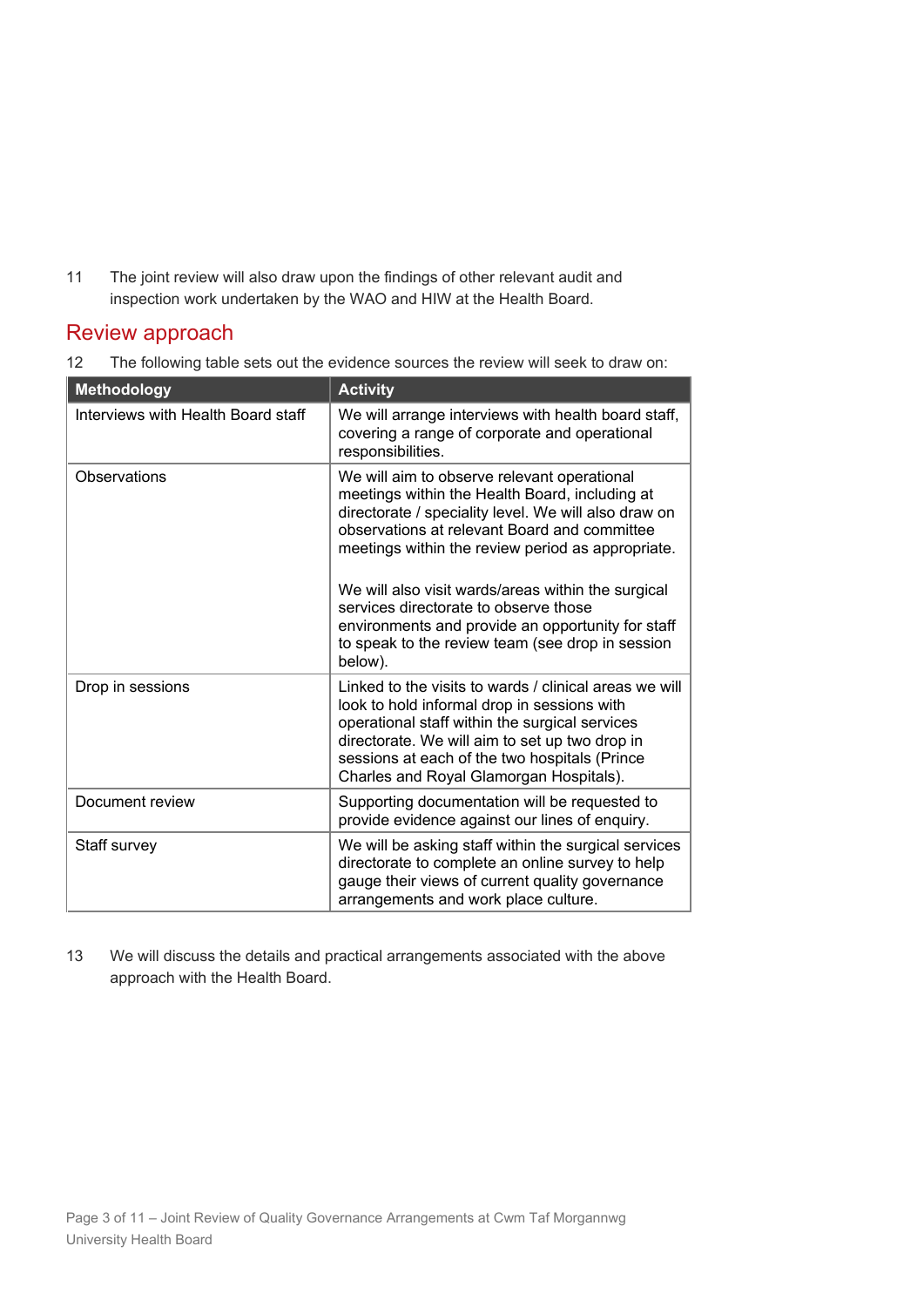## Timing of the work

The indicative timescales for the key stages of the work:

| ∥ Key stage                             | <b>Timing</b>           |
|-----------------------------------------|-------------------------|
| Set up                                  | June 2019               |
| Fieldwork                               | <b>July 2019</b>        |
| Draft report issued to the Health Board | August - September 2019 |
| Final report published                  | Early Autumn 2019       |

14 The above timetable is predicated on the ability of the Health Board to provide the joint review team with the required information to support our evidence gathering. This includes the availability of Health Board staff to speak to review team members, noting that review is taking place over the summer months. Any changes to the timetable will be communicated to the Health Board.

## Reporting our findings

- 15 Where appropriate, the WAO/HIW review team will give interim feedback if any issues of immediate concern arise during the fieldwork phase.
- 16 We will produce a joint written report that summarises the findings from our work and recommendations will be made to support improvements. The Health Board will be provided with a copy of the draft report to comment on factual accuracy and will receive a copy of the final report prior to publication.
- 17 In line with the HIW's and WAO's arrangements for public reporting, we will publish the report on our websites once final.

## Personal data

- 18 This work is being undertaken under various statutory requirements and powers associated with the functions of the Auditor General for Wales and Healthcare Inspectorate Wales.
- 19 Section 61 of the Public Audit (Wales) Act 2014, requires the Auditor General for Wales to satisfy himself that NHS bodies have proper arrangements in place to secure the efficient, effective and economical use of resources. In addition, section 145 of the Government of Wales Act 1998 gives the Auditor General the power to undertake studies to enable him to make recommendations for improving efficiency, effectiveness and economy in the discharge of the functions of an NHS body.
- 20 For HIW, this review forms part of its work to provide independent assurance on the quality and safety of healthcare services in Wales. The Health and Social Care (Community Health and Standards) Act 2003 (Part II, Chapter 4) gives HIW (on

Page 4 of 11 – Joint Review of Quality Governance Arrangements at Cwm Taf Morgannwg University Health Board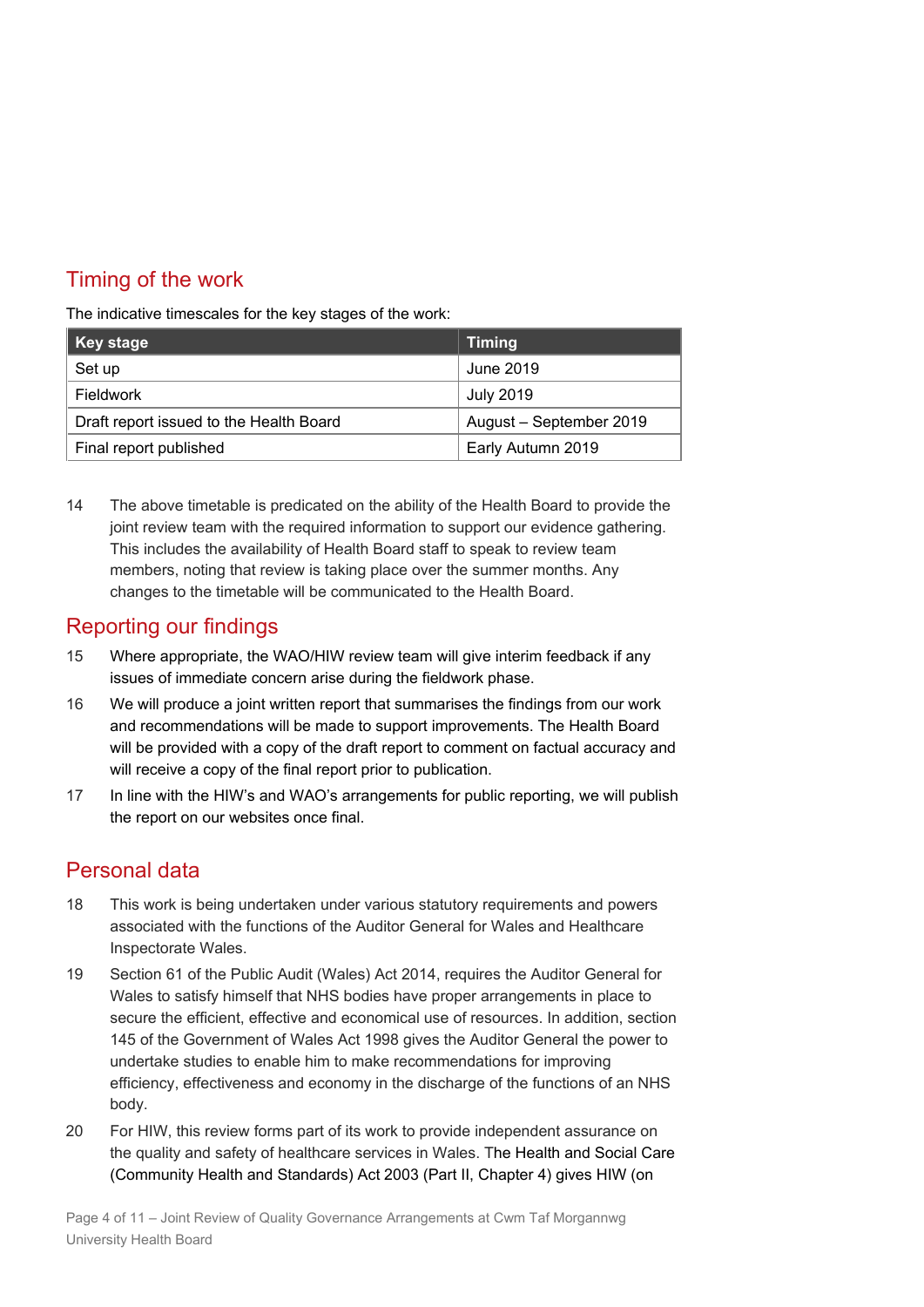behalf of Welsh Ministers) the power to carry out inspections, reviews and investigations of the NHS or services provided for the NHS.

- 21 This terms of reference sets out our intended approach to the review.
- 22 Where we process personal data, this is in accordance with data protection legislation, including the Data Protection Act 2018 and the General Data Protection Regulation. Further information is set out in WAO's fair processing notice and HIW's privacy notice in Appendices 1 and 2.
- 23 We ask that you share this terms of reference with any member of staff that we will be interviewing or will be taking part in a focus group. This will help interviewees or focus group participants understand the purpose of our review and how we will use information collected.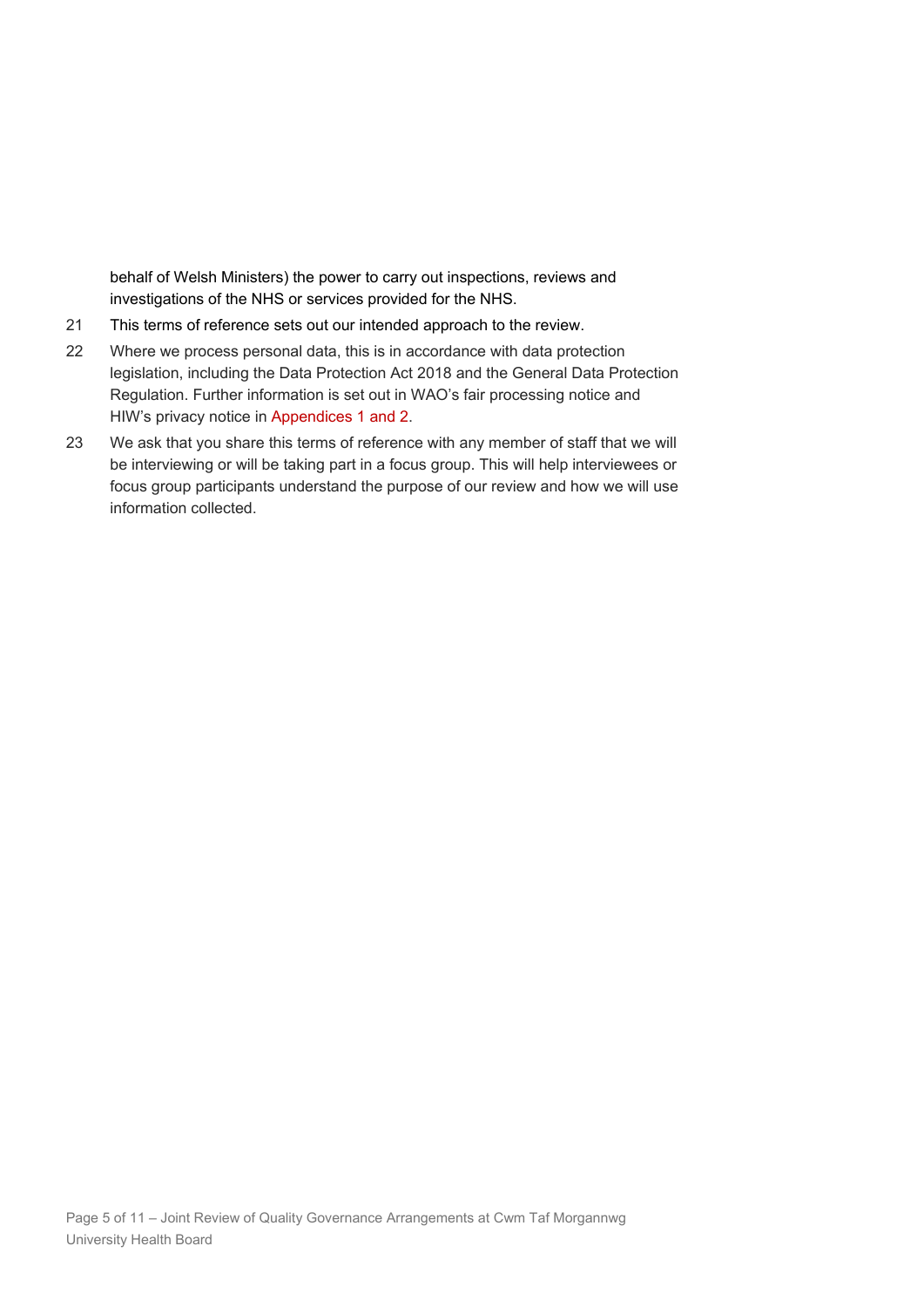## Appendix 1 – WAO fair processing notice

This privacy notice tells you about the potential collection of your personal information by the Auditor General for Wales (and by the Wales Audit Office on his behalf).

Read the full WAO [privacy notice](http://www.audit.wales/privacy-and-cookie-policy) can be found on our website.

#### Who we are and what we do

The Auditor General's work includes examining how public bodies manage and spend public money. We are collecting information to help us to assess whether NHS bodies have proper arrangements in place to secure economy, efficiency and effectiveness in the use of their resources and whether these could be improved. The information collected will be used for this review and may also be used in our wider statutory audit work (such as the Structured Assessment and Annual Audit Report).

#### The relevant laws

We process your personal data (including special category personal data) in accordance with data protection legislation, including the Data Protection Act 2018 and the General Data Protection Regulation.

Our work in relation to the NHS is done under section 61 Public Audit (Wales) Act 2004, section 145 Government of Wales Act 1998 and/or s15 of the Well-being of Future Generations (Wales) Act 2015.

#### What we will do with your information

We are asking for opinions and information about NHS services and how they are provided. Some of this information may be information about identifiable individuals, which would make it personal information, even though the purpose of our work is not in itself to collect information about identifiable individuals.

The Auditor General and the audit team from the Wales Audit Office will have access to the information you provide. We may share some information with the Health Board/NHS Trust in our discussions with its senior managers, and our report may include some information as outlined below.

The information that we share and publish will be anonymous and will be about the themes and trends that we identify.

We will not use information to investigate specific complaints arising from use of the service. If you have a complaint about a service, we will direct you to the health body's complaint procedure.

We will keep the information collected, including your personal data, for a period of 7 years following publication of our report.

We will keep your personal data for a period of 7 years following publication of our report, or 25 years if published within a report, and we will hold your data securely in accordance with our Information Security Policy.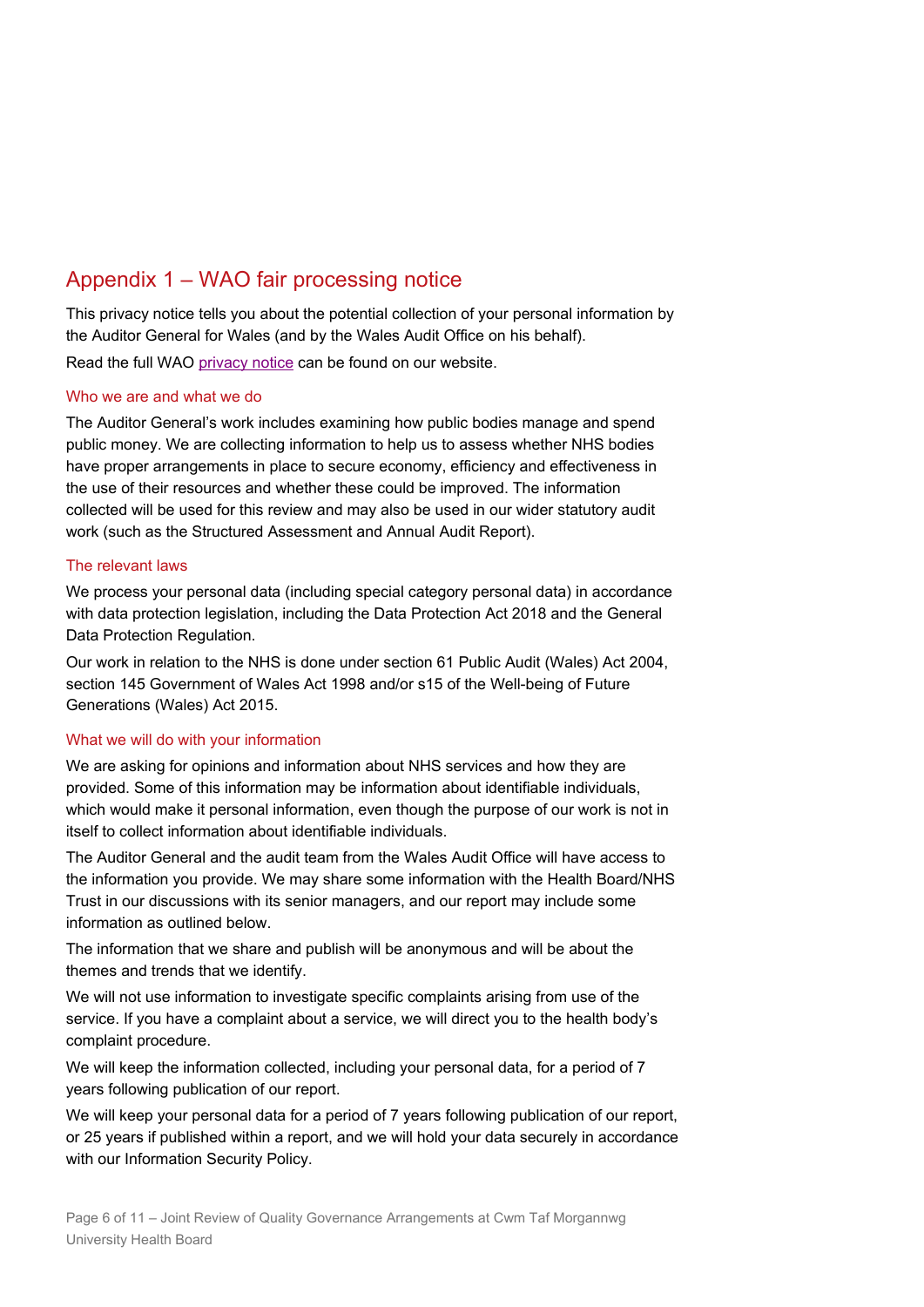#### Your rights

Under data protection law you have the right to request a copy of the current personal information held about you and a right to raise an objection to data processing that causes unwarranted and substantial damage and distress.

If you wish to discuss any objections or concerns, or obtain a copy of the current personal information held about you, please write to: The Information Officer, Wales Audit Office, 24 Cathedral Road, Cardiff, CF11 9LJ or email [infoofficer@audit.wales](mailto:infoofficer@audit.wales)

#### The Information Commissioners Office

If you require further information in relation to your rights under data protection law or are dissatisfied with how we are handling your personal data you may contact the Information Commissioner at: Information Commissioner's Office, Wycliffe House, Water Lane, Wilmslow, Cheshire SK9 5AF, or email casework@ico.gsi.gov.uk, or telephone 01625 545745.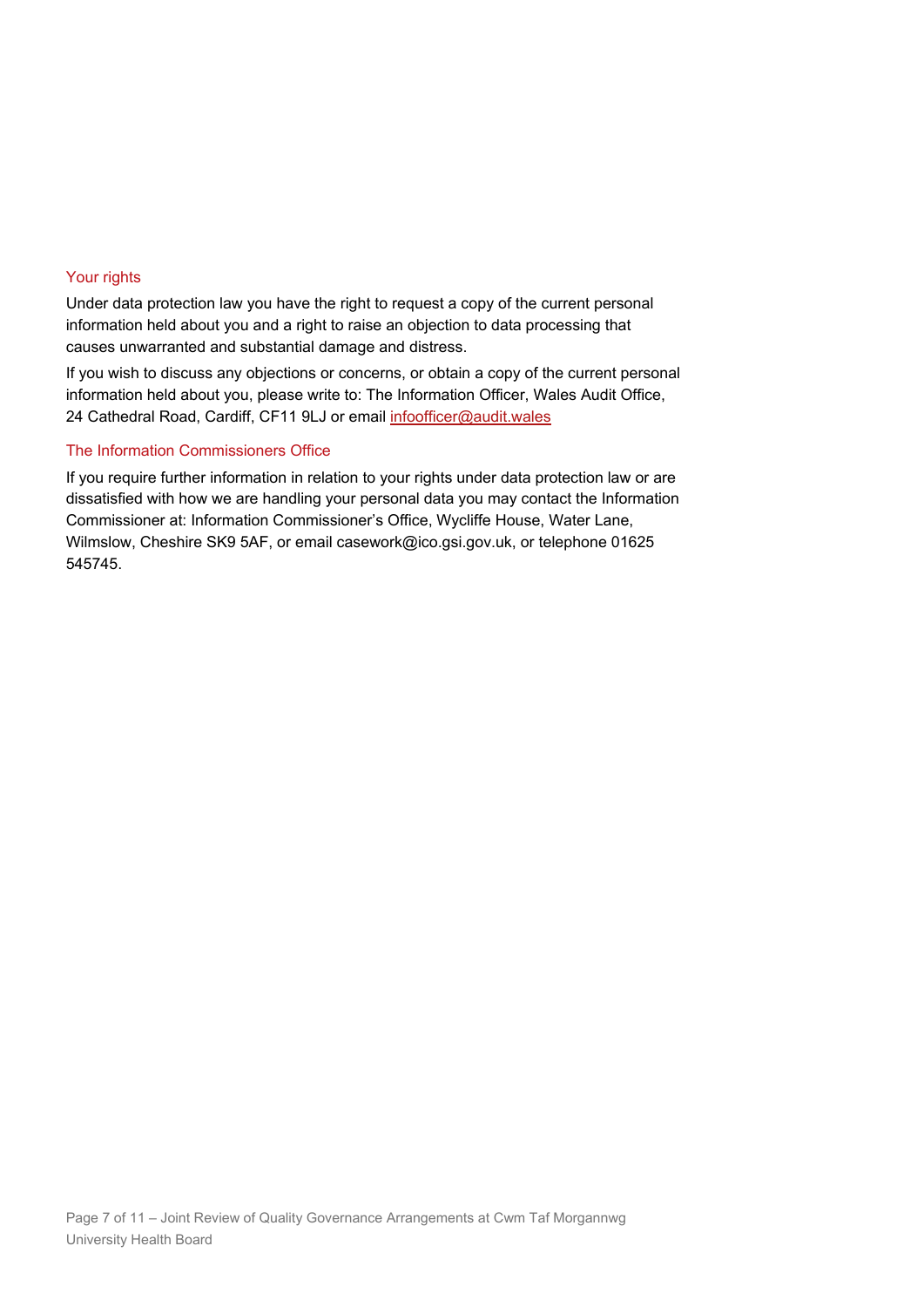## Appendix 2 – HIW privacy notice – summary

Your privacy is important to the Healthcare Inspectorate Wales as part of the Welsh Government and in line with General Data Protection Regulations (GDPR) we have developed a Privacy Notice that covers why we collect and use your information.

Read the full HIW [privacy notice.](https://hiw.org.uk/privacy-policy)

#### Who we are

Healthcare Inspectorate (HIW) is part of the Welsh Government. Our role is to regulate and inspect NHS services and independent healthcare providers in Wales against a range of standards, policies, guidance and regulations and to highlight areas requiring improvement.

#### Why we collect and process your personal data

The information HIW collects, uses and processes is necessary to enable us to carry out tasks in the public interest and in the exercise of our official authority. The purpose of data collection and the types of personal information we hold is given below:

#### Investigation of concerns and safeguarding issues

In order to investigate a concern or safeguarding issue, we are required to collect the following personal data:

- Name;
- date of birth;
- address;
- telephone number;
- email address:
- language and communication preferences; and
- allegations of misconduct at work and protection and abuse allegations.

We also collect special category data such as:

• medical records and care and treatment plans.

Your information will be processed internally and only be passed to officers within the relevant departments who need to provide input into the handling of your complaint and our response. All information relating to complaints are administered and held on secure records management systems. We will share your information when there are potential risks to public, patient or staff safety, with regulatory bodies and relevant authorities/organisations.

Your information will be kept for 10 years after the date of the last document.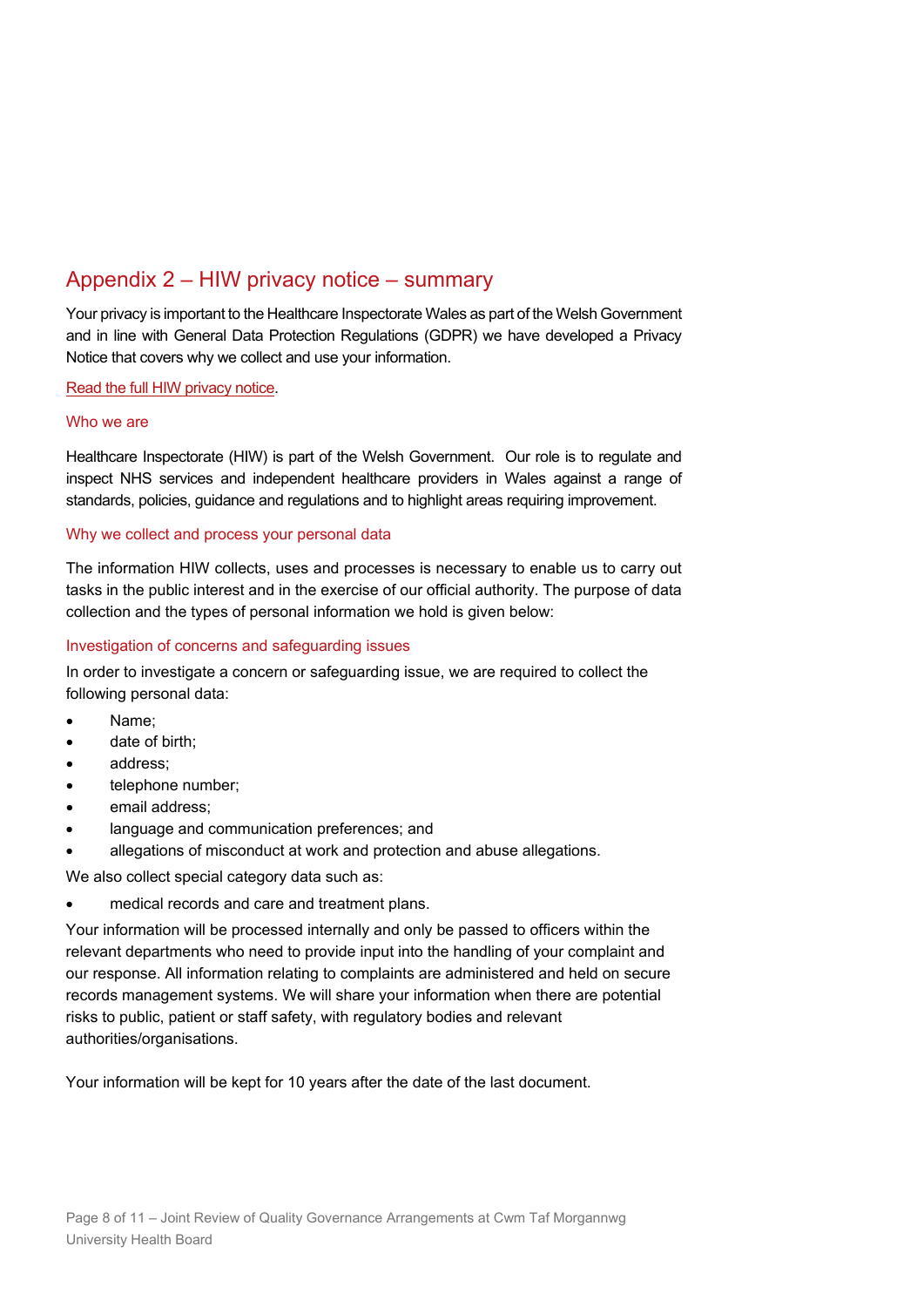#### Special reviews and investigations, including homicide reviews

In order to investigate a homicide, death in prison and undertake special investigations, we are required to collect the following personal data:

- name;
- date of birth:
- address;
- telephone number;
- email address:
- police records;
- convictions; and
- allegations of misconduct at work.

We will share your information when there are potential risks to public, patient or staff safety, with regulatory bodies and relevant authorities/organisations.

Your information will be kept for 15 years after the date of the last document.

#### Inspection of services

In order to carry out inspections of healthcare services, we may collect the following personal data:

- patient name;
- patient date of birth;
- patient gender;
- patient identification number;
- NHS commissioner of services being provided;
- staff names;
- staff roles;
- staff appraisal records;
- staff supervision records;
- staff DBS checks:
- staff photographs;
- staff recruitment/pre-employment checks, references; and
- qualifications/professional body registration and employment history.

#### We may also collect special category data such as:

- patient information from medical records, care and treatment;
- plans including diagnosis, risk, forensic type, treatment type and medication;
- details of detention if applicable;
- ethnicity, including religious/cultural needs.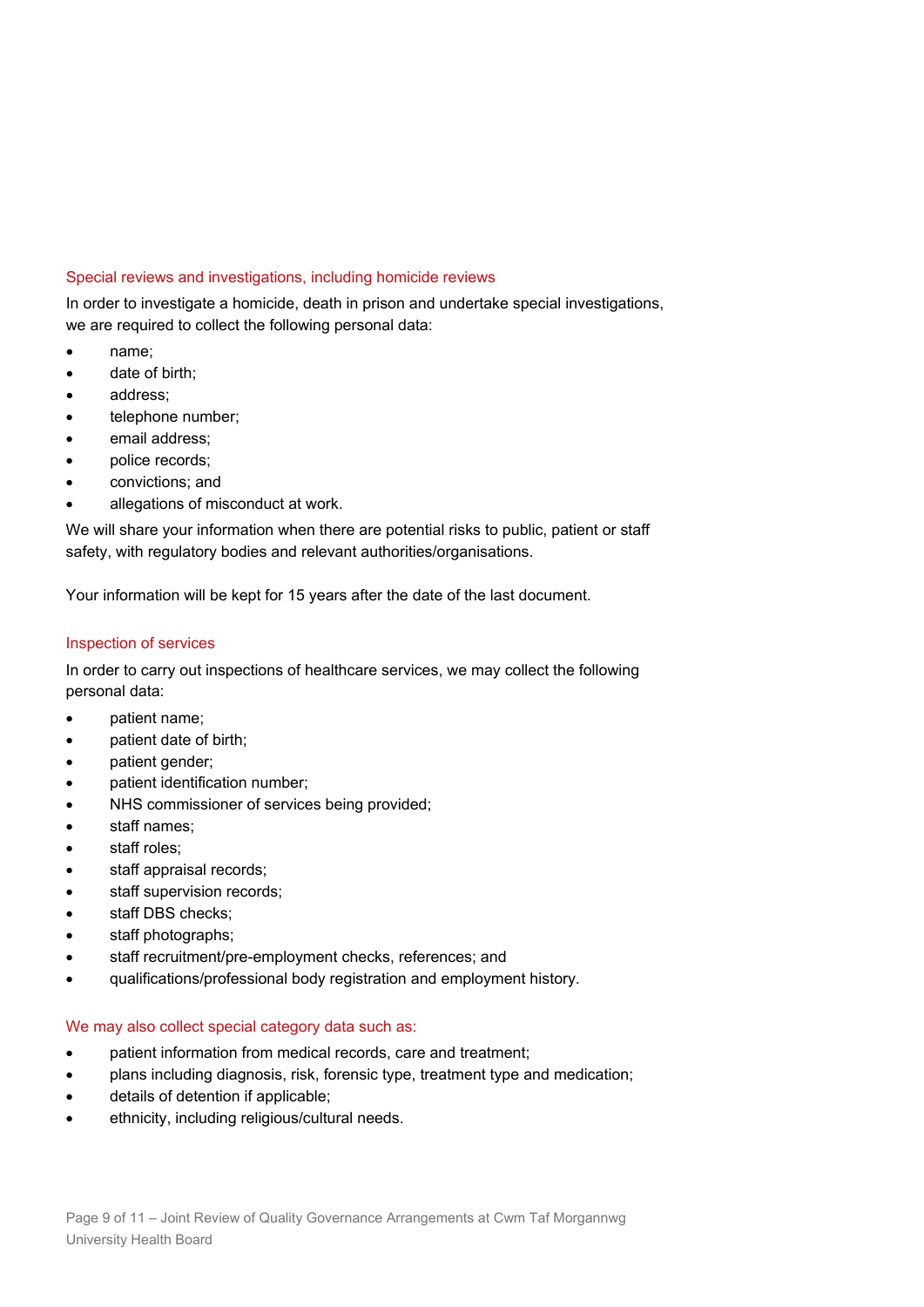HIW uses patient information in order to:

• track the effectiveness of care that a patient has received over time, reference any issues of ineffective or unsafe care when reporting back to healthcare providers.

HIW uses staff information in order to:

- ensure that necessary pre-employment checks have been carried out; and
- evaluate whether staff have received relevant training and/or development, reference staff, if necessary, when reporting back to healthcare providers.

We will share personal information with regulatory bodies and relevant authorities/organisations when there are potential risks to public, patient or staff safety.

#### Who we share your information with

HIW has a number of information sharing agreements with other organisations that we work closely with. These agreements set out the rationale for information sharing to assist the organisations in meeting their common statutory objectives and to focus respective activities. They support the creation of work programmes which are complementary ensuring that there are clear processes in place for sharing information, risks and concerns. Where there are potential risks to public, patient or staff safety. HIW will share information with relevant authorities/organisations such as the police and local authority safeguarding boards. HIW will only share your personal data as set out above. You can access the information sharing agreements by selecting the above link or accessing the documents on our website: [https://hiw.org.uk/our-memoranda](https://hiw.org.uk/our-memoranda-understanding-other-organisations)[understanding-other-organisations](https://hiw.org.uk/our-memoranda-understanding-other-organisations)

Your rights under the General Data Protection Regulations (GDPR) You have the right to:

- Have access to the personal data that HIW are processing about you.
- Require HIW to rectify inaccuracies in that data.
- The right (in some circumstances) to object to processing.
- The right for your information to be erased.
- Lodge a complaint with the Information Commissioner who is the independent regulator for data protection.

For further information about the data which HIW holds and its use, or if you wish to exercise your rights under GDPR, please contact the following:

Departmental Knowledge Information Manager Healthcare Inspectorate Wales Rhydycar Business Park Merthyr Tyfil, CF48 1UZ Email: [HIW@gov.wales](mailto:HIW@gov.wales)